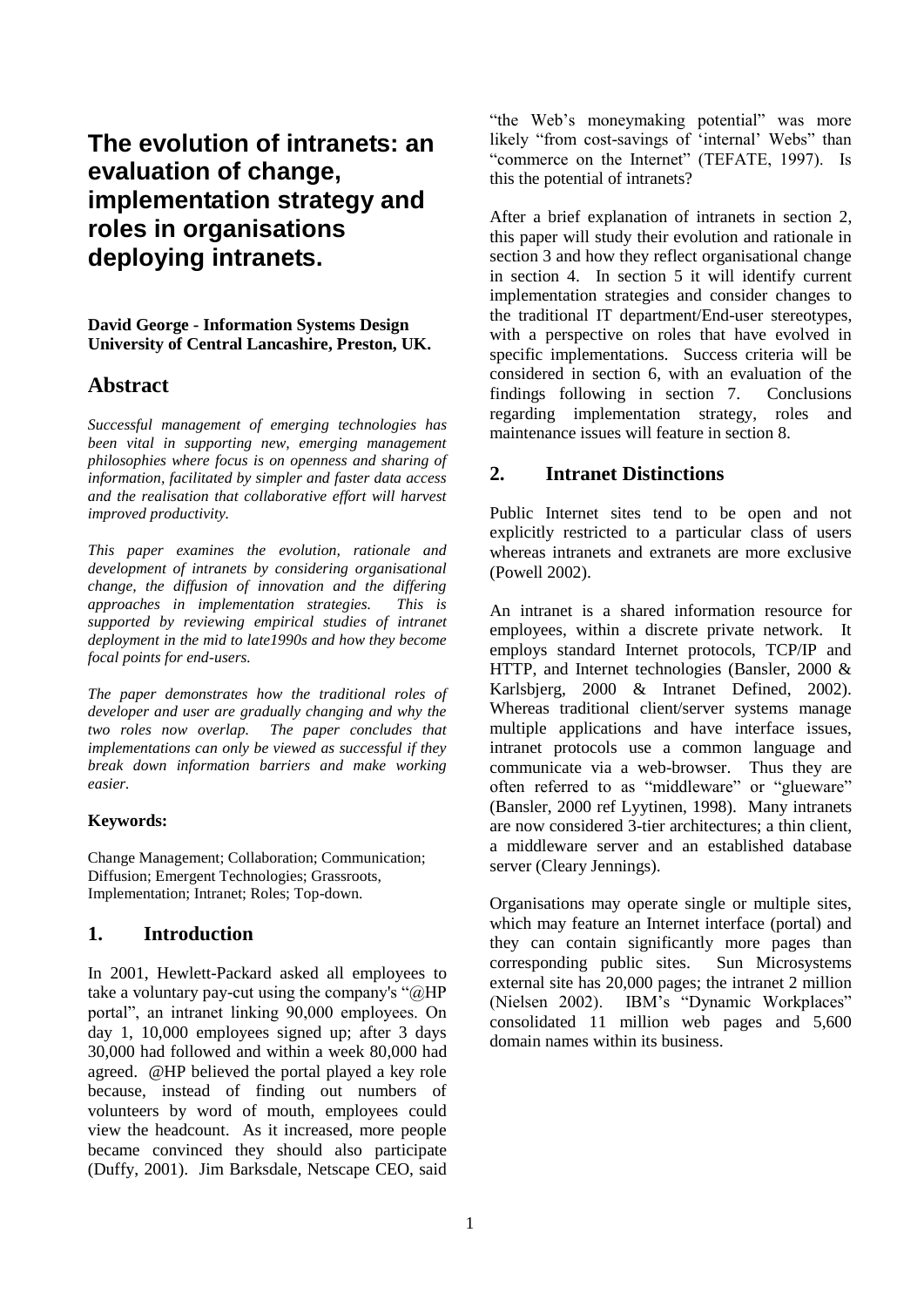# **3. Evolution and rationale**

### *3.1. Evolution*

In 1998, 25% of total corporate Internet spending was on intranets represented (Lamb Davidson, 2000 - quote from IDC, 1998). By the end of 1999, 58% of UK business had them (DTI, 2001) compared to two-thirds of U.S. organisations (IDC, 2001). Increasing numbers of smaller companies "of between 100 and 500" are likely to consider them a vital component in their operations and employees in organisations of 25+ feel the need for them (Modalis, 2001).

Intranets became attractive because they offered opportunities to improve communication and collaboration by providing "ubiquity of services" (Bansler, 2001). Their evolution has marked similarities to the early developments in "end-user" computing in the mid-1970s, when non-IS employees "accessed mainframe" facilities to develop their own business applications (Lamb Davidson, 2000). The emergence of a more computer-literate end-user community drew concern amongst IS professionals; fearing system duplication, lack of control, data integrity and security (Rothi, 1989). However, IT departments gradually realised that they had a dual responsibility, to both support end-users and provide the infrastructure.

Intranet development has encountered similar growth-pains. "Early adopters" were often specialist groups creating "grassroots" intranets i.e. within their own departments (Bansler, 2000, Rooney, 1997 & Wagner, 2002). Technically competent "sub-sets" of organisations innovated, without organisational restrictions, servicing their own requirements e.g. research and development teams (Bansler, 2000 & Karlesbjerg, 2000 & Lamb Davidson, 2000).

### *3.2. Rationale*

Organisations can improve operational effectiveness and productivity by enabling users to access data more easily. Cost savings can be realised simply by moving processes online and reducing paper and distribution costs. Apparently, 18% of corporate printed material becomes outdated after 30 days (Intranet Road Map, 1999).

Changes in corporate management culture, allied with emergent technology, have focused on worker collaboration, information sharing, best-practise and empowering employees to provide faster decisions and improved customer service (Wagner, 2002 & Bansler, 2000 & Kane, 2000).

Web-browsers can access data held on different systems and stored in varied formats, thus providing a single, common graphical interface (Wagner, 2002 & TEFATE, 1997). An organisation can instantly link geographically isolated units with up to date information e.g. procedure manuals containing key operational procedures; these can often be compromised by failure to update them consistently across sites.

Corporate news, internal directories, departmental project and product information have been major targets for information dissemination. Bulletin boards and "net" meetings have improved communication and collaboration (Lamb Davidson, 2000).

What are the potential returns from developing a corporate intranet? IBM's "Blue Pages", an employee look-up directory, has than 1 million hits/day generated by 400,000 users globally. It saves IBM \$10 million annually (Intranet Journal IBM). According to Nielsen, "a company with 10,000 employees, that currently has average intranet usability, can gain \$5 million in productivity per year" (Nielsen Norman, 2002). US West's "Global Village" identified potential annual savings of \$300,000 p.a. simply by issuing salary statements via their employee link and it rationalised internal communications by reducing 13 e-mail systems into 1 (Bhattacharjee, 1998).

# **4. Technological and Organisational Change**

# *4.1. Cyclical Innovation*

Digital networks are dynamic, through a cycle of technological innovation and the inevitability of organisational change (Bloomfield, 1994). A cyclical model of "co-evolution", (Bar, 2000), becomes inevitable as soon as networks are adopted, because new forms of communication and uses for technology are developed e.g. progression from fax to e-mail/bulletin boards. In effect, there is a cycle of automation where new solutions address existing needs, followed by experimentation where end-users develop new functionality e.g. grassroots users using the web to conduct virtual meetings. Finally, reconfiguration occurs, where successful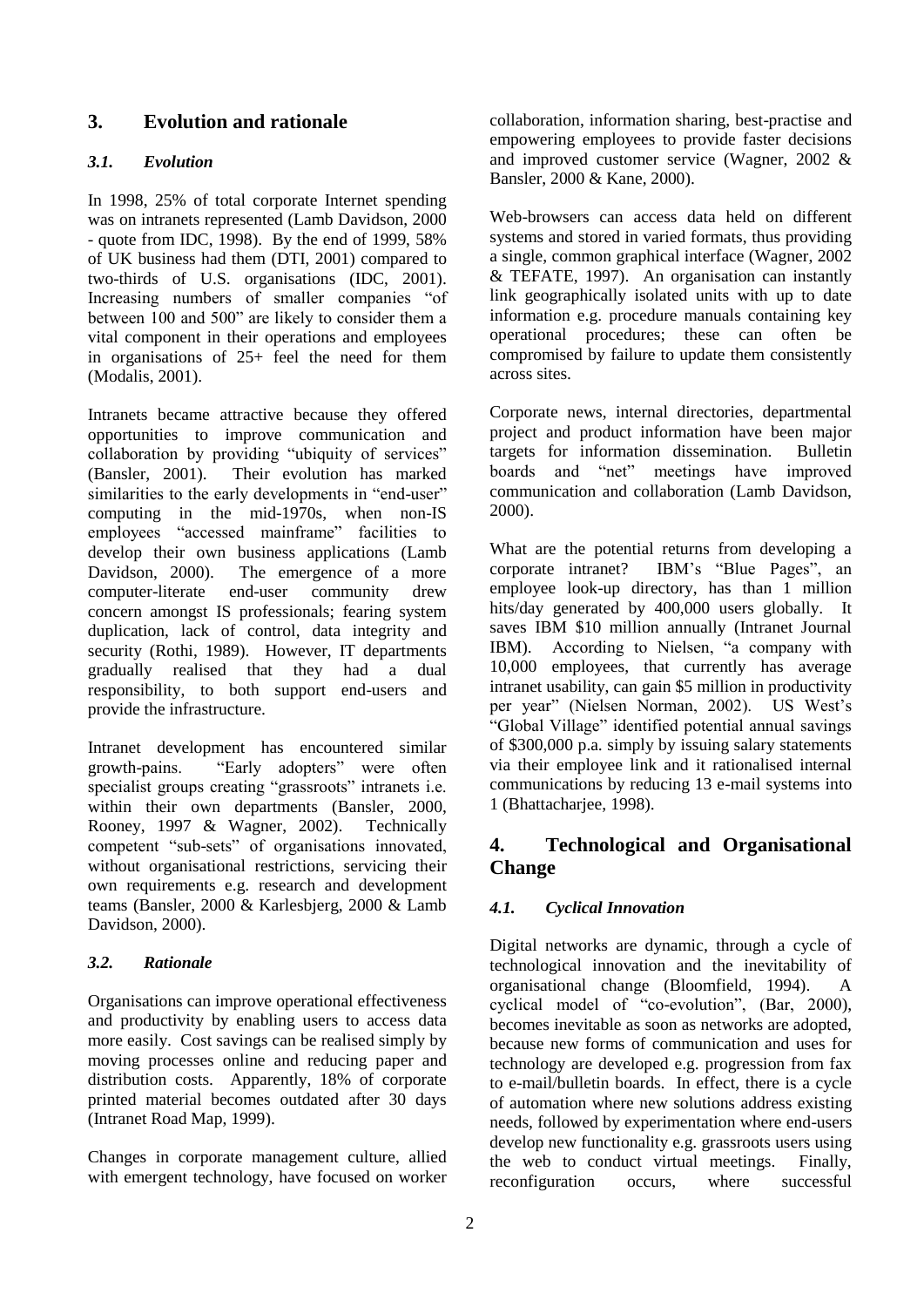experimentation is incorporated as a new standard. Thus technological innovation becomes the platform for "next-generation" functionality and future change. Figure 1 symbolises this.



**Figure 1:** Co-evolutionary cycle (Bar, 2000).

System redesign has often rapidly followed launch e.g. the integration of existing grassroots initiatives: US West's global village intranet was re-designed three times in 4 years and IBM's "e-workplace" consolidated of over 8,000 "local" intranets in 5 years.

#### *4.2. Diffusion of Innovation*

New practices and technological change require "behavioural change" by both the organisation and end-users (Bhattacherjee, 1998 & Lamb Davidson, 2000). Whether the change agent is corporate policy or "innovators" within a business, "diffusion" of both awareness and innovation is likely to follow a predictable pattern.

Diffusion is a process where innovation is communicated over time, whereas innovation is the initiative that is perceived by others not yet involved (Kautz, 2000 & Payson, 2002). It refers to the diffusion model developed by Rogers (Rogers, 1983 & 1995).

The likelihood of change is affected by the "innovation-decision" stage, whereby awareness of innovation is translated into a "decision to adopt", dependant on needs. Rogers' model proposes that awareness and innovation can be demonstrated by an "S" curve - see Figure 2 - where initially, development of group/organisational awareness and acceptance progresses slowly. An accelerated and steeper climb follows depicting both collective awareness and organisation-wide implementation and concludes in a reduced communication and implementations as "saturation" is achieved. The

decisive point, early in the process, is called "*takeoff*", i.e. "where forward-thinking change agents have adopted the innovation; they work to communicate it to others" (Payson, 2002).



**Figure 2:** Adoption of Innovation Curve (Payson, 2002).

The growth in development of both the Internet and the spread of grassroots intranet sites within organisations reflects this "adoption" process (Lamb Davidson, 2000 & Bhattacherjee, 1998, Bansler, 2000 & Cumming 2001).

An organisation seeking to implement cultural or operational change should be more receptive to innovation but there are many instances where information technology (IT) department professionals have resisted acting as change-agents for their organisations and where end-users have forced the pace of change. Their concern has been based on the risk of potentially multiple, "diffuse" systems that could compete with organisation-wide proposals (Lamb Davidson, 2000).

# *4.3. Planned and Emergent Change*

Networks represent not just a user resource but also organisational change itself. Change in operational practices or in management philosophy can be demonstrated by intranet implementations (Bar, 2000). New management philosophy of openness, communication and collaboration, achieved via a top-down implementation strategy, can be termed "planned change" i.e. it is the realisation of a deliberate strategy. Whereas innovation, driven from grassroots initiatives, can be classed as "emergent change" i.e. innovation realised without prior intention (Bansler, 2000).

The success of change is inevitably determined by how well planned change is managed and, where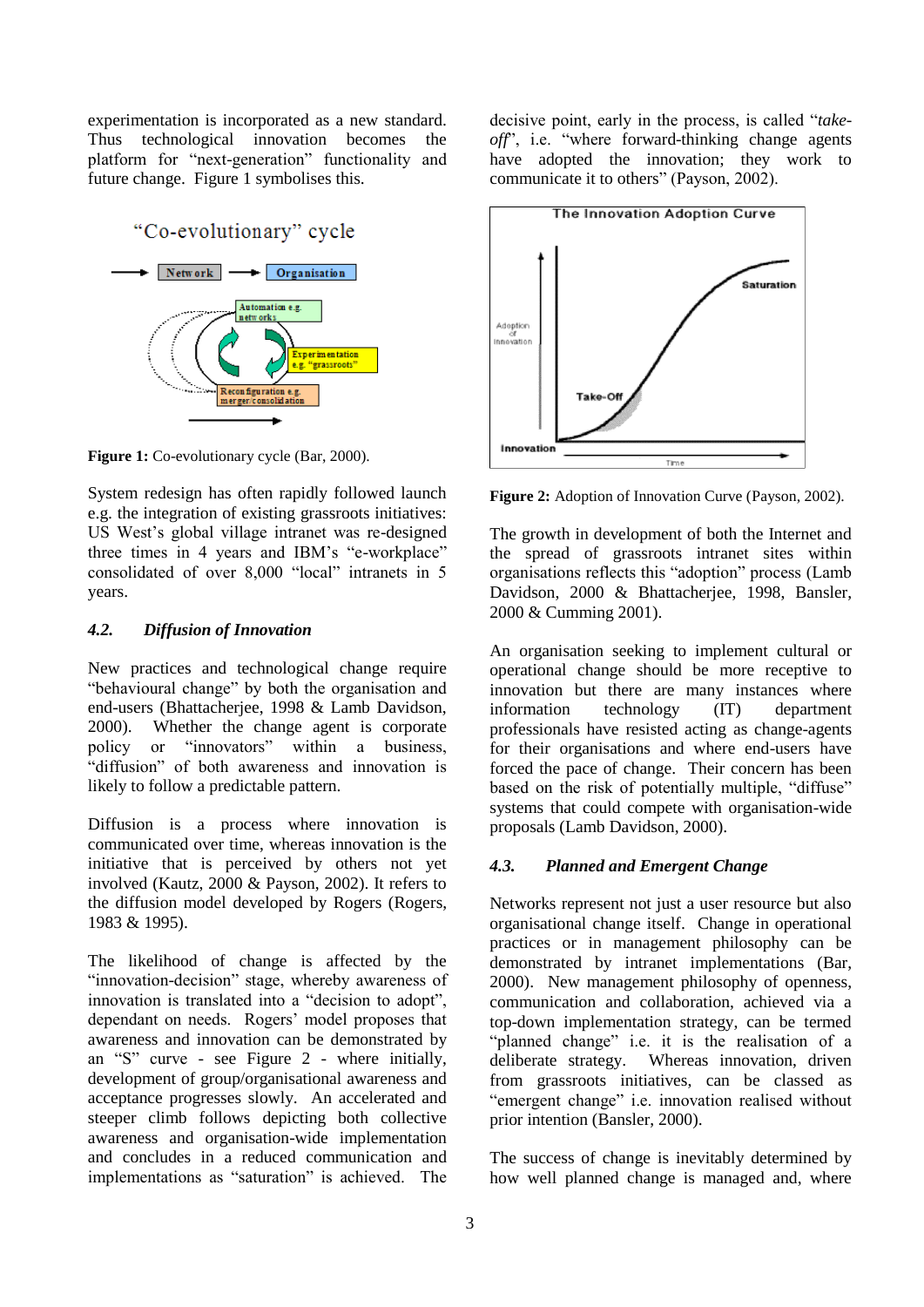innovation is initiated at grassroots level, whether or not an organisation is receptive to such initiatives. Therefore we could say a planned change demonstrates management control and top-down processes, whereas emergent change demonstrates improvisational philosophy, encouragement of enduser innovation through sharing of best practises and successful self-organisation (Lamb Davidson, 2000 & Bansler, 2000).

# **5. Implementation Strategies**

IT departments have historically viewed grassroots initiatives with concern, yet "grassroots" also offers a pool of expertise that the organisation can exploit. Should organisations adopt a top-down implementation to ensure corporate direction, control, consistency of presentation and enterprisewide availability or should it encourage local innovations and then integrate them? Is outsourcing appropriate?

Facilitating a grassroots approach can help to overcome end-user resistance and achieve significant system usage, particularly where the intranet developers are also content developers, owners and users (Bhattacherjee, 2000 & Bansler, 2000 & Lamb Davidson, 2000 & Wagner, 2002).

### *5.1. Top-down versus Grassroots (Bottom-up)*

A review of empirical studies into intranet implementations at "PharmaCo" and "PlayCo", both pseudonyms for two global companies, demonstrated polarised approaches in effecting cultural and operational change (Bansler, 2000). The empirical study of US West offers a further comparison (Bhattacherjee, 1998).

PharmaCo initially identified several grassroots, "unofficial" web sites and, although not involved at the outset, the IT department seized the opportunity to drive them forward as "IntraWeb", encouraged by a prevailing management culture of "openness, empowerment and knowledge sharing". PharmaCo's strategy was for IT to manage system infrastructure and provide business-user support via a "web competency centre" that was both coordinator and policy developer. Business users became "information owners", accountable for information "validity" and "super-users" were responsible for web-site set-up and daily maintenance. Each interested business area purchased a \$4,000 "intranet starter kit" and the centre provided training.

PlayCo's intranet evolved following the company's Internet project and a new management philosophy seeking to remove "information fortresses". However, PlayCo's approach was hierarchical, being an executive sponsored "top-down" deployment strategy that, in conflict with the new philosophy, offered less local initiative than at PharmaCo and effectively reinforced the "information fortresses". Their web-coordinator controlled the business-area content providers and reported directly to executive management.

Whilst PharmaCo and PlayCo were successfully implemented, they experienced differing issues. PharmaCo's emerging grassroots approach contained actively supported, rich-content sites but had mixed quality design, broken and outdated links and an unplanned appearance. PlayCo's planned change approach demonstrated better design consistency and more efficient navigation enabled by valid and up to date links, although content was less "feature-rich". Interestingly, PlayCo had to promote the concept more aggressively by appointing "information providers".

In the US West case the initiative started in 1994 as a small experiment, based on the vision of one employee who promoted awareness and innovation by giving browser CDs to interested employees, "on condition they promoted it to 2 others". This grassroots approach generated significant interest throughout the organisation, with at one stage 5 intranets being developed a week. In 2 years, page hits increased from 14,000 per month to 200,000 thus demonstrating diffused innovation and adoption through emergent change.

US West learned that cultivation of grassroots interest produced benefits in terms of improved decision-making and productivity and enthusiastic teams that became empowered. A key approach of US West was to separate ownership of the network and the content - as they termed it "publishing and operations".

Whilst these studies highlighted bottom-up versus top-down development issues, they also identified that the traditional roles of "developer and end-user" are less distinct (Cumming, 2001 & Wagner, 2002 & Bansler, 2000 & Lamb Davidson, 2000).

### *5.2. In-house versus Outsourcing*

70 percent of small and medium-sized U.S. businesses consider an intranet important for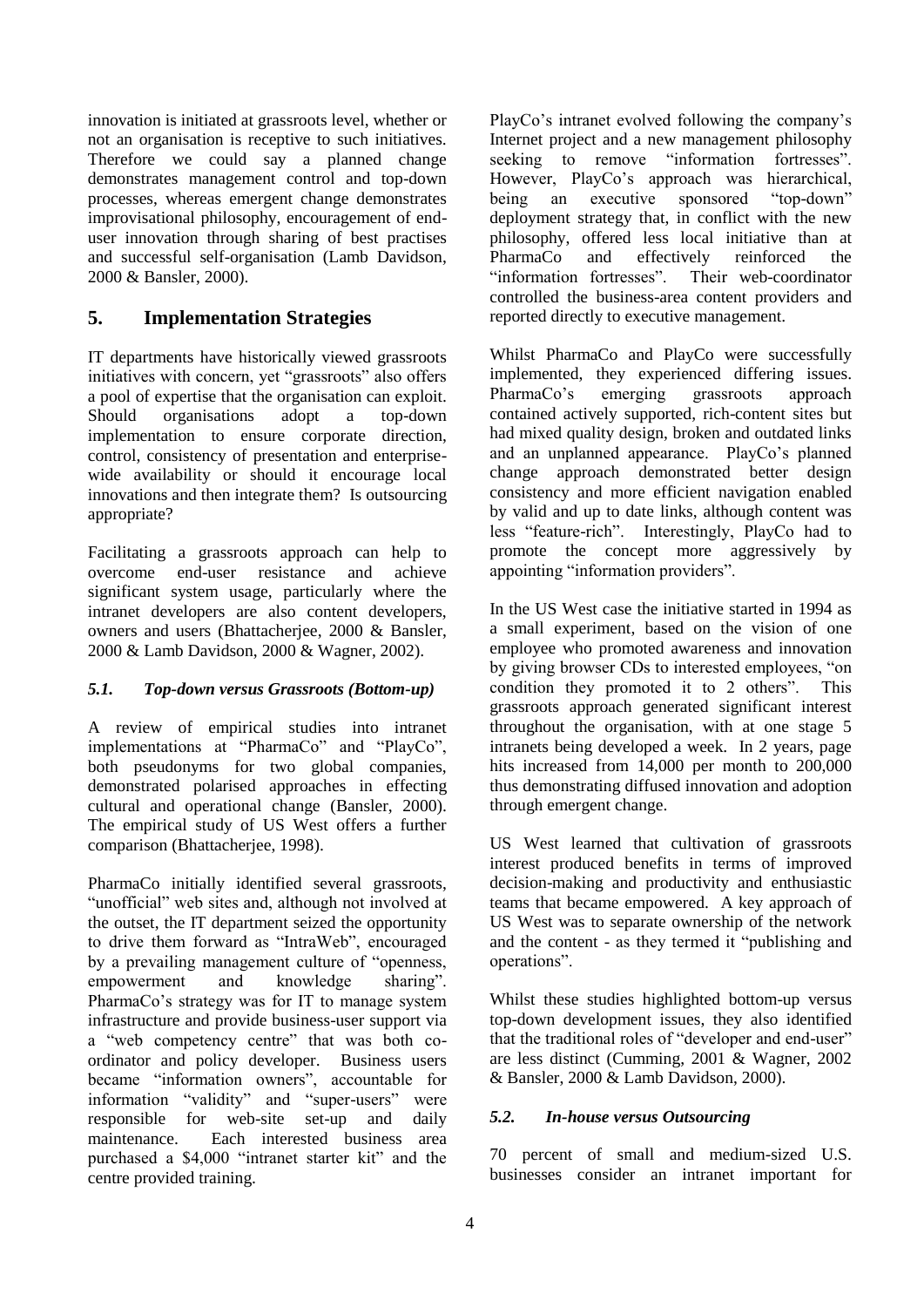communicating with employees. However, almost half preferred outsourcing the project because they considered it a daunting proposition (Intranet Journal, 2002).

Whilst smaller organisations often lack the in-house IT resource, significant "supply-side" development has produced a variety of site developer tools, putting implementation capability within the reach of smaller businesses (Karlsbjerg, 2000). Also, "intranet-in-a-box" or "groupware" solutions provide basic folder, bulletin board and virtual meeting rooms, requiring little in-house expertise (Smith, 2002). Nielsen considers that "there is nothing to stop a small or medium sized company from developing their own intranet" (Nielsen, 2002). In a study of Danish organisations the majority of implementation strategies were in-house (Karlsbjerg, 2000).

# **6. Defending against Failure**

"Lack of strategic planning, inadequate executive sponsorship, waning financial support or inconsistent content management can spell disaster" (Duffy, 2001). In the same article, Nielsen was quoted as saying that "inefficient search and retrieval", multiplied by the number of users was "a \$1 trillion problem". So what are the drivers for success?

#### *6.1. Building for Success*

"Usability" has now become important, with eyecatching style being superseded by simplicity and productivity, through the provision of "killer" applications that motivate people to frequently visit the intranet homepage (Coyne Nielsen, 2001). IBM employed such an approach: their Dynamic Workplace contains "Blue Pages" an employee lookup directory, "Instant Messaging" identifying currently on-line users and "e-Meetings" delivering reduced travel and meetings costs.

The most productive intranets focus on news provision, enterprise-wide directories with associated search facilities, custom portals and compliance systems that focus on ISO/Quality and legislative issues (Lamb Davidson, 2000). These facilities generate widespread and frequent/daily usage because end-users use them as virtual libraries.



**Figure 3:** Silverorange - Nielsen Norman Group's 2001 Intranet Design Winner.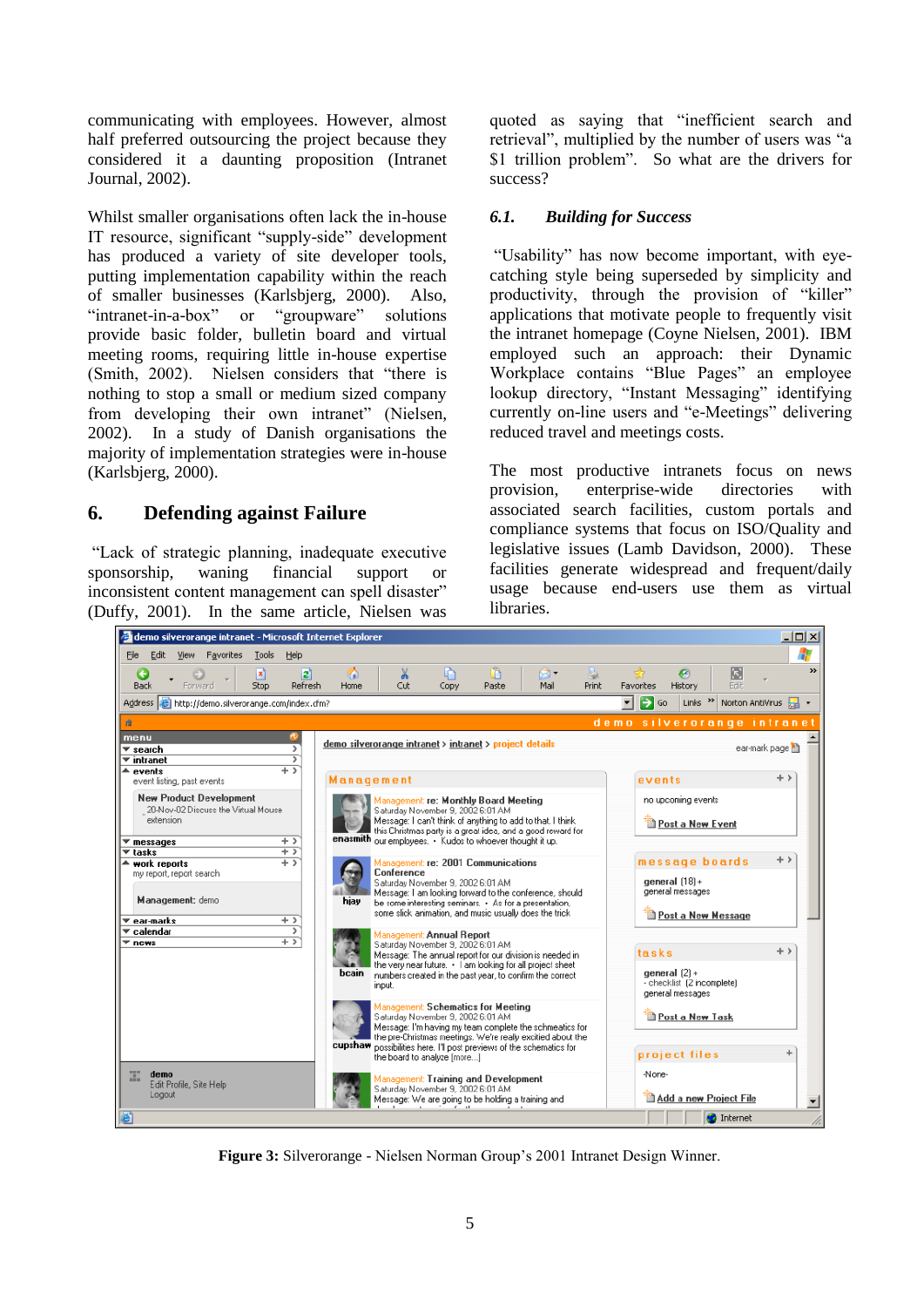Enterprise-wide telephone directories and search facilities are critical where an organisation has either disparate groups or where the business is extensive. A typical example is the Silverorange interface shown in Figure 3.

A well-designed intranet should make productivity easier whereas poor design can be an obstacle course that hides useful applications and information; a view reflected in the IBM's eworkplace:

*"there were far too many sources of information to search through. And to know where to start looking, an employee had to know the organizational structure of the company in advance. Key to our success … was the goal of rendering the complexity of the organization irrelevant"* (Smeaton, 2002).

Nevertheless, an organisation faces key considerations: firstly, defining the scope of the intranet i.e. striking a balance between design ambition and the size of the business. Secondly, it should be consistent with the company's core objectives. Thirdly, to ensure effective productivity, it should be easy to use (Nielsen, 2002).

### *6.2. Securing User Acceptance*

Whilst smaller companies often have fewer resources, they can be more focused in the purpose of their intranet and can more easily involve all parties in the design process to ensure usability (Lamb Davidson, 2000 & Nielsen, 2002).

Developers need to understand the daily needs and concerns of end-users by securing end-user acceptance e.g. Lulea University of Technology underwent 50 "iterations" before achieving their "required level of usability" (Coyne Nielsen, 2001). Intranet development has provided a collaboration tool, where users can exchange information via discussion groups e.g. IBM's e-workplace system has over 65,000 e-meeting users spending 47,000 person-hours in e-meetings every month. This feature, alone, has saved IBM over \$4 million/month in meeting expenses. (Smeaton, 2002 & Coyne Nielsen, 2001).

Whilst improve speed of information access and productivity are major objectives, there will inevitably be resistance to removal of traditional paper-based messaging. Change management

strategies, involving both negotiation & reconciliation of interests, will therefore play an important role in intranet implementation (Bhattacherjee, 1998 & Mumford, 1995).

# **7. Key Issues**

### *7.1. Organisational Alignments*

An organisation's primary objective must be to win and retain customers, both internal and external, cost-effectively through service excellence that secures customer satisfaction. An organisation should try to achieve an optimal balance between the needs of the organisation and its employee stakeholders. However, business design is often aligned such that employees become more focused in overcoming and enduring systems deficiencies than being systems-supported to achieve work objectives – see Figure 4.



**Figure 4:** Organisational structure model (D. George).

Organisations should therefore be proactive enablers rather than just controllers and yet few have developed effective business-wide systems support; many legacy systems endure for end-users.

### *7.2. Change Management*

Whilst change is inevitably viewed with suspicion, the success of change depends on how working practices are changed. Planned change is vital for controlled progression but that does not preclude planned change embracing the rich potentiality of end-user innovation through emergent change. Emergent change can serve both as incremental and throwaway prototyping, bringing increased likelihood of end-user acceptance and ownership.

In the PharmaCo and US West cases, it was demonstrated that corporate acceptance of emergent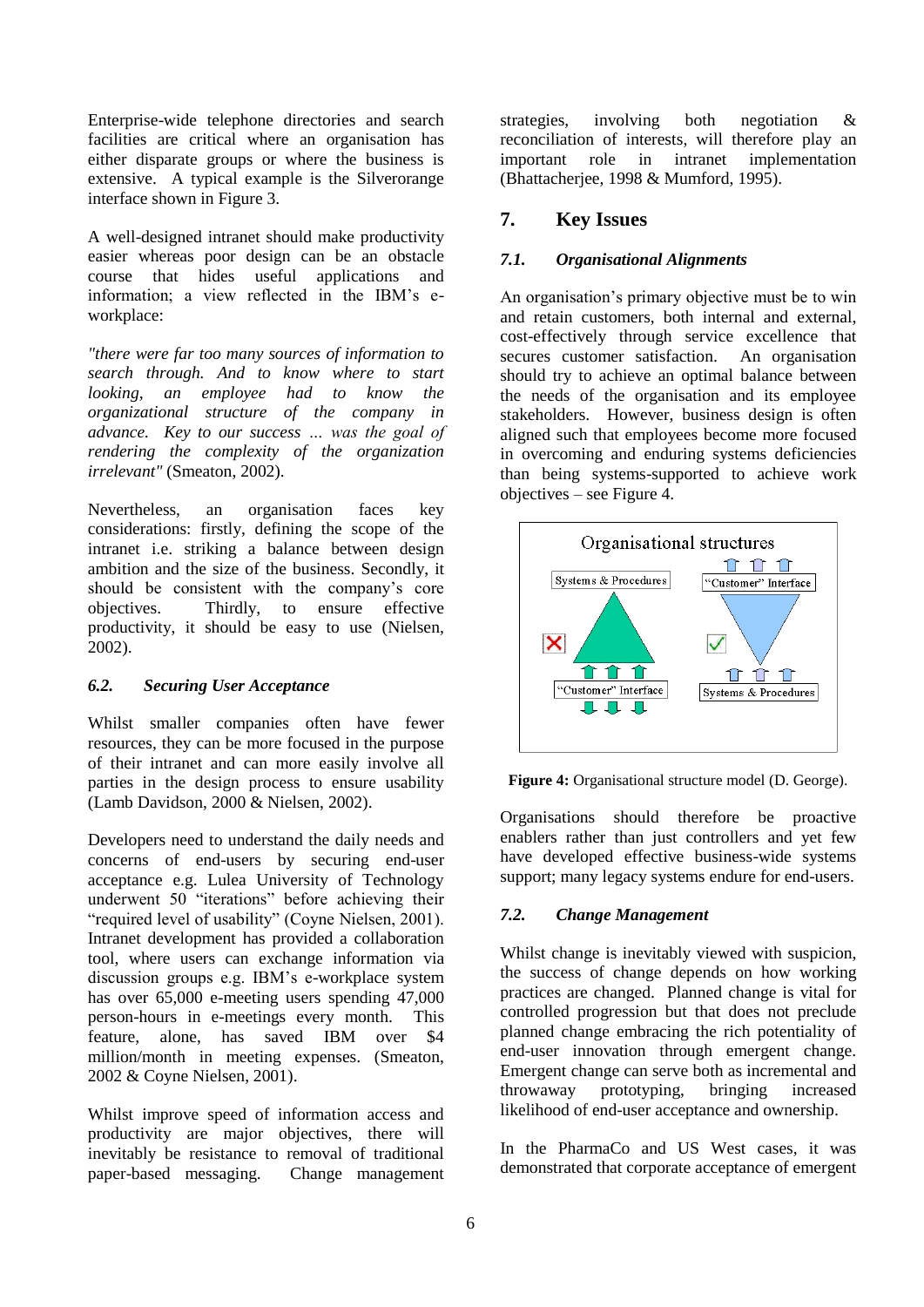change and the resulting diffusion of innovation, broke down "barriers of resistance" and engendered greater acceptance and ownership (Bansler, 2000 & Bhattacherjee, 2000). However, the fact that in both instances the organisations either had to repeatedly re-design or experience disjointed intranet interfaces, has forced the author to recognise the need for far greater controls - see section "ownership and roles".

### *7.3. Implementation Strategy*

Both Top-down and grassroots approaches have vulnerabilities and yet it was perhaps surprising to note the absence of formal pilot projects in the cases reviewed. Organisations appear to have made a "leap-of-faith" that they needed an intranet, which interestingly, is at odds with intranet development in UK government departments (Cumming, 2001).

### **7.3.1. Top-down**

Hierarchical or top-down strategy requires careful audience management. But, in the PlayCo implementation there was no mention of communication strategies employed to sell the benefits of the project. This approach risks endusers perceiving it as a vehicle for receiving the views of the organisation rather than for sharing their own views.

A top-down strategy clearly allows an organisation to control systems deployment, resource allocation and corporate style and it will inevitably ensure conformance through central control or guidelines. However, where an intranet provides corporatewide functionality e.g. telephone directories or core business applications; this becomes virtually a nonnegotiable issue.

It was illustrated in the PlayCo case that groupwide intranet implementation was inconsistent with management philosophy of the business. The author considers this is a high-risk issue that could undermine successful deployment.

### **7.3.2. Grassroots**

The quality of existing grassroots initiatives must have a bearing on implementation strategy, particularly if there is no strategic/business plan for intranet development. Grassroots can offer a vehicle for diffusion of awareness and provide a tool to dismantle resistance. However, the author would be concerned if significant numbers of local web sites were allowed to propagate, unchecked, on a network.

It has been implied that cultivation of grassroots initiatives results in greater end-user ownership and higher usage (Lamb Davidson, 2000 & Bansler, 2000 & Bhattacherjee, 1998). This may be true but at what cost? The consolidation in numbers of local sites by IBM clearly demonstrates that proliferation had been unmanaged. Whilst empowered grassroots innovations have produced "feature-richness" they threaten proliferation at the expense of a co-ordinated overall design. The author agrees that unchecked proliferation could make subsequent integration more difficult (Rooney, 1997 & Lamb Davidson, 2000).

### **7.3.3. Socio-Technical Systems**

The author considers that, regardless of implementation strategy, an ETHICS approach (Mumford, 1995) should be considered i.e. a process of "negotiation & reconciliation" of interests. Mumford says, "it is vital that the new technical system is surrounded by a compatible, well-functioning organisational system". To achieve an effective implementation end-users should have both the opportunity to influence the design of their own work environments and to set work satisfaction objectives consistent with technical/operational objectives.

### *7.4. Development Approaches*

In-house or outsourced developments are not considered a contentious issue; they must be determined by the extent of internal expertise and the growth of available development tools (Nielsen, 2002 & Karlsbjerg, 2000). The author would support the view that, wherever possible, an inhouse approach should be adopted; given that development by competent teams would provide greater flexibility, control and maintenance options. All 3 cases adopted in-house strategies and both PharmaCo and US West encouraged grassroots innovation; PharmaCo even providing "starterkits". However, outsourcing could offer fresh perspectives on design and approach.

# *7.5. Ownership & Roles*

Regardless of implementation strategy the consensus view amongst the papers researched is that ownership, roles and best-practise enforcement are critical to implementation success and cost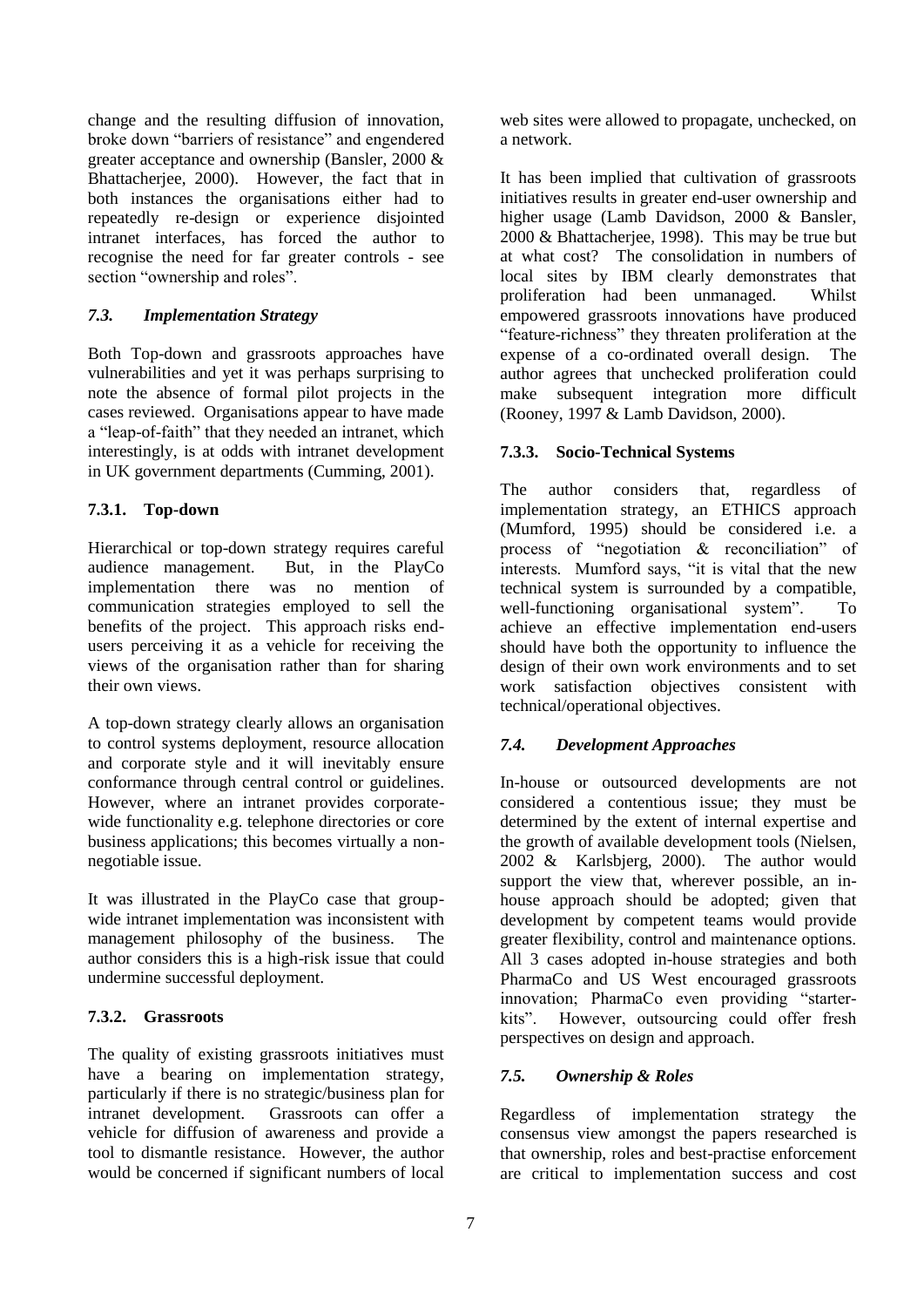control (Bloomfield, 1994 & Bansler, 2000 & Bhattacherjee, 1998).

### **7.5.1 Ownership**

The re-alignment of organisational structures has clearly been evidenced by the creation of new roles and the traditional role of IT departments owning both the network and information has been challenged. The author agrees with the view (Bhattacherjee, 1998), that a successful intranet requires a partnership culture where "operations and publishing" are separated; interestingly an approach also reflected in a number of government department Websites (Cumming 2001).

### **7.5.2. Roles**

In any collaborative environment there must be individual accountability or else group abdication will pervade. Research has identified several key roles:

> **Intranet "champion":** A critical role if the intranet is to represent the internal face and voice of the business. Has overall responsibility and is the person who can be the ultimate decision maker.

> **Network Infrastructure Owner:** IT should take responsibility for corporate-wide issues e.g. the network, workstation specifications, security and integrity of the systems/data. Additionally, should own corporate-wide applications e.g. centralised processing, portals and telephone directories.

> **Web co-ordinator:** In the PlayCo deployment, the web co-ordinator was in reality "controller". This position, within the corporate information department, was pivotal in influencing design and content. The author considers that this is inconsistent with the need to secure end-user buy-in and would prefer to see a service role interfacing with information owners and co-ordinating user support.

> **Information Owner:** The key distinction must be between information owner (PharmaCo & US West) and information provider (PlayCo). The author considers the latter approach to be less likely to stimulate and encourage involvement in information generation. Whilst PharmaCo's concept of

"super-user", as a key role, is wholly consistent with the objective and need to secure ownership and buy-in through active user-support.

### *7.6. Maintenance*

Organisations, particularly those embracing grassroots initiatives, must develop a "content management strategy" if the objective is to develop a corporate-wide entity (Nielsen, 2000). The author agrees that information owners should be empowered to add value to content and message; not site design. However, the author considers it important that all roles should function within a centralised operating and best-practise framework.

Research has identified virtually universal agreement that management standards must be agreed at the outset; the author agrees that this is a key requirement. Information should be valid, accurate and updated on a daily basis. Whilst local initiatives should be encouraged, an agreed design template should be followed to avoid ad-hoc styling and ensure navigation consistency. Periodic reviews should be conducted to ensure that standards are being maintained.

# *7.7. The Captive Audience?*

It has been seen that end-user intranet adoption has been achieved through identification of user needs and provision of "killer applications" e.g. telephone directories, search facilities and "e-meetings" (Coyne Nielsen, 2001). The author recognises that end-users need functionality that helps them to work smarter and this must be a key strategy in achieving process acceptance.

Much of the end-user input, to secure buy-in, was generated by interviews, focus groups and usability acceptance testing e.g. Lulea & CISCO systems (Lamb Davidson, 2000 & Coyne Nielsen, 2001). However, the author considers that there is also a requirement for an on-going, post-implementation process, measuring not only end-user satisfaction but also dissatisfaction with systems performance and functionality. This should safeguard against organisational complacency and form the next stage in the co-evolutionary process.

# **8. Conclusion**

Clearly, large organisations have compelling justifications for developing intranets. However,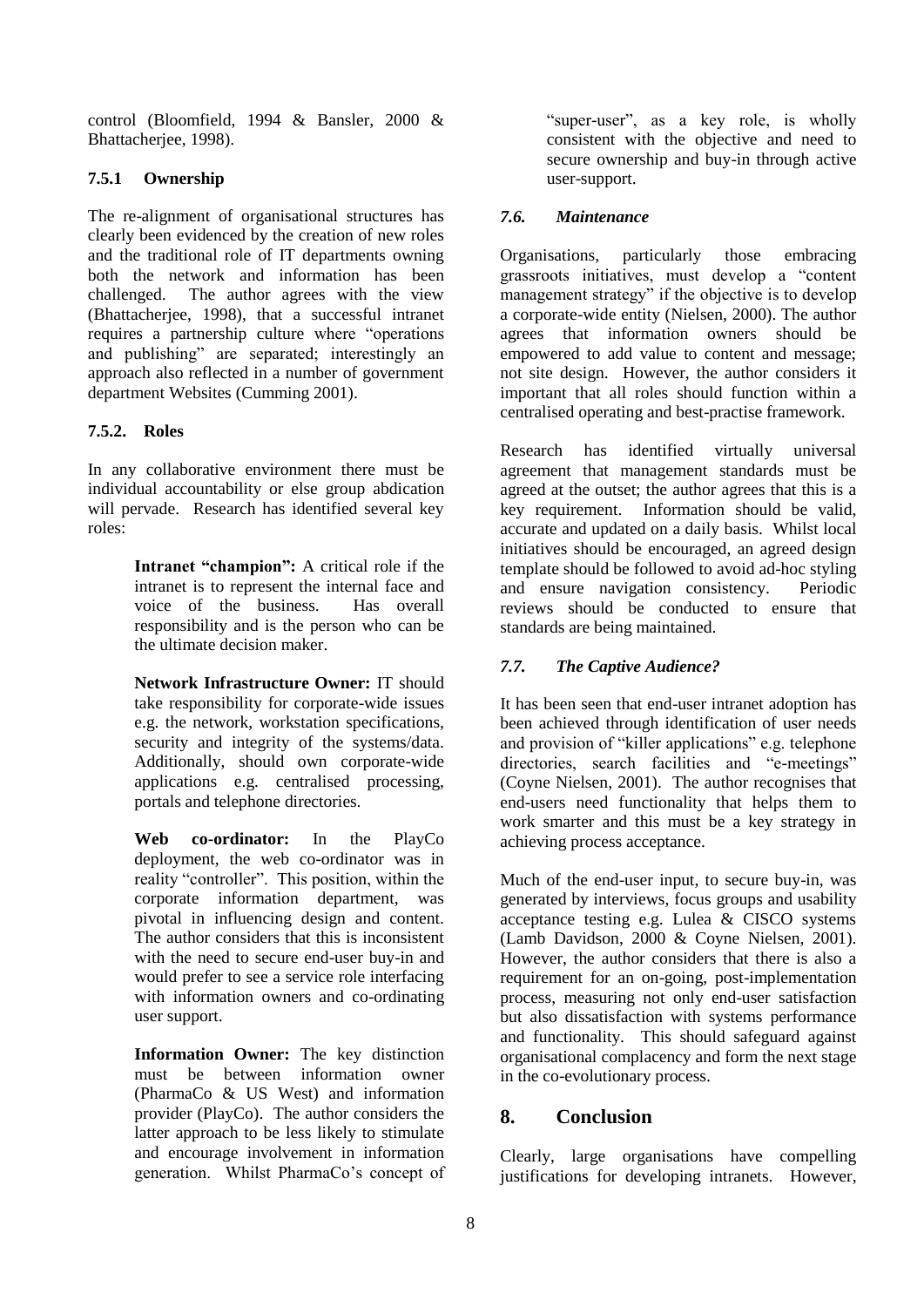successful implementation requires that organisations achieve a balance between the needs of the organisation and its employees by managing change in a way that recognises the benefits of emergent innovation. Whilst intranets promote collaboration, planned change that harnesses grassroots initiatives, also demonstrates a collaborative culture.

An organisation's key resource is its workforce and self-development of people must co-exist with the co-evolutionary cycle of innovation. Mumford's ETHICS approach seeks to reconcile the interests of the individual, the group and the task. A topdown implementation strategy need not exclude grassroots innovation; instead it should positively exploit such emergent change by allowing it to challenge centralised concepts by viewing such innovations as functional prototypes – or pilot projects.

The traditional role of IT has had to adapt and realign itself by recognising that end-users can be "experts" in their own functional requirements. It is entirely right that end-users are given the opportunity to determine their future ability to deliver and contribute to the development process.

Effective intranet implementation can provide endusers with efficient tools to achieve work goals, if it supports open and timely communication, freely shares understanding of business issues, standards and best-practise and translates this into an empowering process to achieve corporate goals.

Successful implementation is merely the first step of the evolutionary cycle. Intranets will only provide added value if they make working easier and more productive for the business and, as previously highlighted, IBM's commentary (Smeaton, 2002) provided an insight into the challenge:

*"there were far too many sources of information to search through* .. *Key to our success .. was the goal of rendering the complexity of the organization irrelevant"*

This statement surely embodies the core aim for businesses pursuing intranet development.

# **References**

| AtKisson,<br>1991      | AtKisson, A., "The Innovation Diffusion Game", In Context Journal, "Making It Happen" IC#28, 1991. URL:<br>http://www.context.org/ICLIB/IC28/AtKisson.htm visited 6.11.02                                                                                                                                                                             |
|------------------------|-------------------------------------------------------------------------------------------------------------------------------------------------------------------------------------------------------------------------------------------------------------------------------------------------------------------------------------------------------|
| Bansler, 2000          | Bansler, JP., Damsgaard, J., Scheepers, R., et al, "Corporate Intranet Implementation: Managing Emergent<br>Technologies and Organizational Practices", Journal of the Association of Information Systems, Vol. 1, Paper 10,<br>Dec. 2000. URL: http://www.cti.dtu.dk/~havn/JAIS-Intranet.pdf visited 8.08.02.                                        |
| Bar, 2000              | Bar, F., Kane, N., Simard, C., "Digital Networks and Organizational Change: The Evolutionary Deployment of<br>Corporate Information Infrastructure", International Sunbelt Social Network Conference, Vancouver, British<br>Columbia, April 2000. URL: http://www. tanford.edu/~fbar/Publications/sunbelt-2000.PDF visited 10.7.02                    |
| Bhattacherjee,<br>1998 | Bhattacherjee, A., "Management of emerging technologies", Information & Management 33 (1998) pp263-272.<br>URLs: http://www.sciencedirect.com/science visited 16.11.02. &<br>http://coba.usf.edu/departments/isds/faculty/abhatt/cases/USWest.pdf                                                                                                     |
| Bloomfield,<br>1994    | Bloomfield, BP., Vurdubakis, T., "Boundary Disputes: Negotiating the Boundary between the Technical and the<br>Social in the Development of IT Systems", Information Technology & People, Vol. 7, No. 1, 1994, pp 9-24. URL:<br>http://elvira.emeraldinsight.com/vl=5022173/cl=29/nw=1/rpsv/cw/www/mcb/09593845/v7n1/contp1-1.htm visited<br>11.11.02 |
| Cleary<br>Jennings     | Cleary, S., Jennings, A., "High Reliability Intranets for Document Management", School of Electrical & Computer<br>Engineering, Melbourne, Aus. URL: http://www.cse.rmit.edu.au/~e24908/rel_int.pdf visited 16.09.02.                                                                                                                                 |
| Coyne<br>Nielsen, 2001 | Coyne, KP., Nielsen, J., Goodwin, C., "Intranet Design Annual – Ten best Intranets 2001", (2001), Nielsen Norman<br>Group. URL: http://www.useit.com/alertbox/20011125.html visited 23.10.02                                                                                                                                                          |
| Cumming,<br>2001       | Cumming, M., Cuthbertson, L., "Wired in Whitehall: a survey of Internet and intranet use in government", Aslib<br>proceedings Vol. 53, No. 1, January 2001 pp 32-38. URL: http://antonio.emeraldinsight.com/vl=3107994/cl=14/<br>$nw=1$ /rpsv/cgi-bin/linker?ini=emerald&reqidx=/cw/mcb/0001253x/v53n1/s3/p32 visited 8.11.02                         |